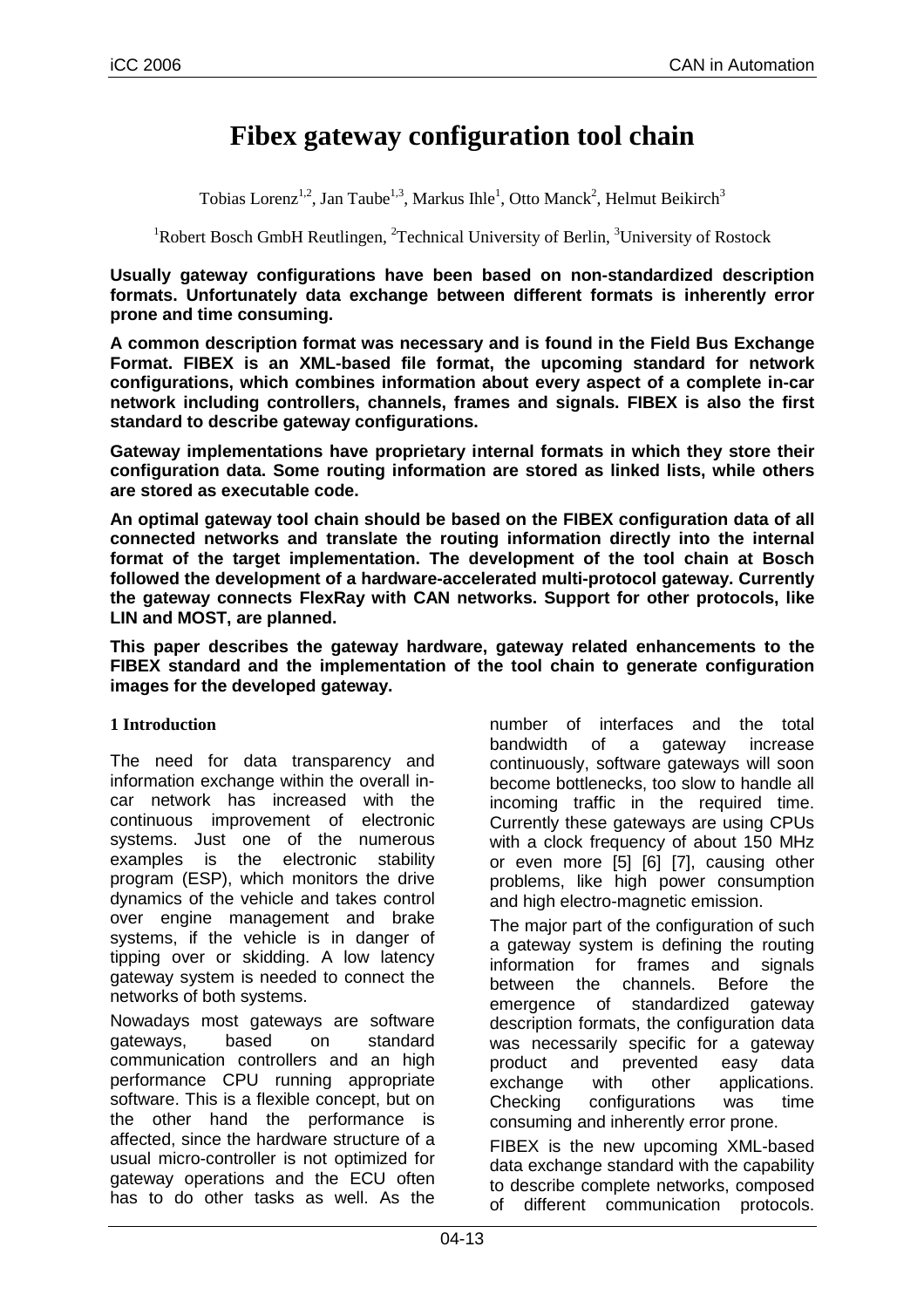Currently full support for CAN, LIN and FlexRay networks is provided. The support of further protocols is presently under development.

A tool chain was developed to generate code for a special gateway. It is based on a set of protocol communication controllers and an event handler with a processing unit in hardware.

The tool chain reads FIBEX files and produces configuration images for the gateway and communication controllers. The generated code sizes and gateway execution times are presented.

## **2 FIBEX**

FIBEX describes an XML format for data exchange between tools [2], which deal with message-oriented bus communication systems. It is based on an initiative of BMW and was developed in cooperation with automobile manufacturers, suppliers and tool producers. FIBEX is now being maintained at the Association for Standardisation of Automation- and Measuring Systems (ASAM e.V.).

The exchange format covers the functional network, the system topology and the communication level. FIBEX tries to be widely independent from all communication controller implementations and protocols. Currently it is usable for CAN, LIN and FlexRay networks. A draft for a MOST extension is already available upon request and will be published after a short evaluation period. A standardization for TTCAN is still pending.



#### **Figure 1: FIBEX object model (simplified)**

In FIBEX the descriptions of all elements are split into different objects. The most important objects are shown in figure 1.

The cluster, channel, frame and signal objects describe the format and configuration of data, whereas the connector, frame-triggering and signalinstance objects instantiate these data descriptions by providing time and position information. In FIBEX, the definition of gateway configurations is done by defining one-way mappings between these data instance objects. Timing attributes can be defined for each mapping, e.g. message timeout, debounce time, or cyclic sending. Trigger-conditions define the immediate reaction on frame receives, like send immediate or on-change of the received data.

Unfortunately, the description in FIBEX is very complex. The results are files, which evade easy comprehension. Therefore many tool manufacturers developed FIBEX editors with assistance functions and support for specific configuration aspects, e.g. FlexRay parameters and frame schedules.

Although FIBEX already allows comprehensive descriptions, manufacturer extensions may expand the capability even further. Manufacturer extensions have been defined to clarify certain protocol-specific aspects, like the CAN frame format (distinction between 11 bit or 29 bit identifiers) and to allow the definition of gateway-specific features.

Aside from FIBEX, there is another, similar standard, which can describe the communication layer. This standard, belonging to the Automotive Open System Architecture (AUTOSAR), is also XMLbased. The AUTOSAR definition of System Constraint Templates [3] is in fact based on FIBEX. In the future, the tool chain may easily be expanded to support AUTOSAR by an appropriate input filter or converter.

## **3 Gateway**

As described above, FIBEX contains all information to configure a gateway. The target gateway for the tool chain is a dedicated hardware structure optimized for gateway operations. It can be described in four layers as shown in figure 2:

• Processing Layer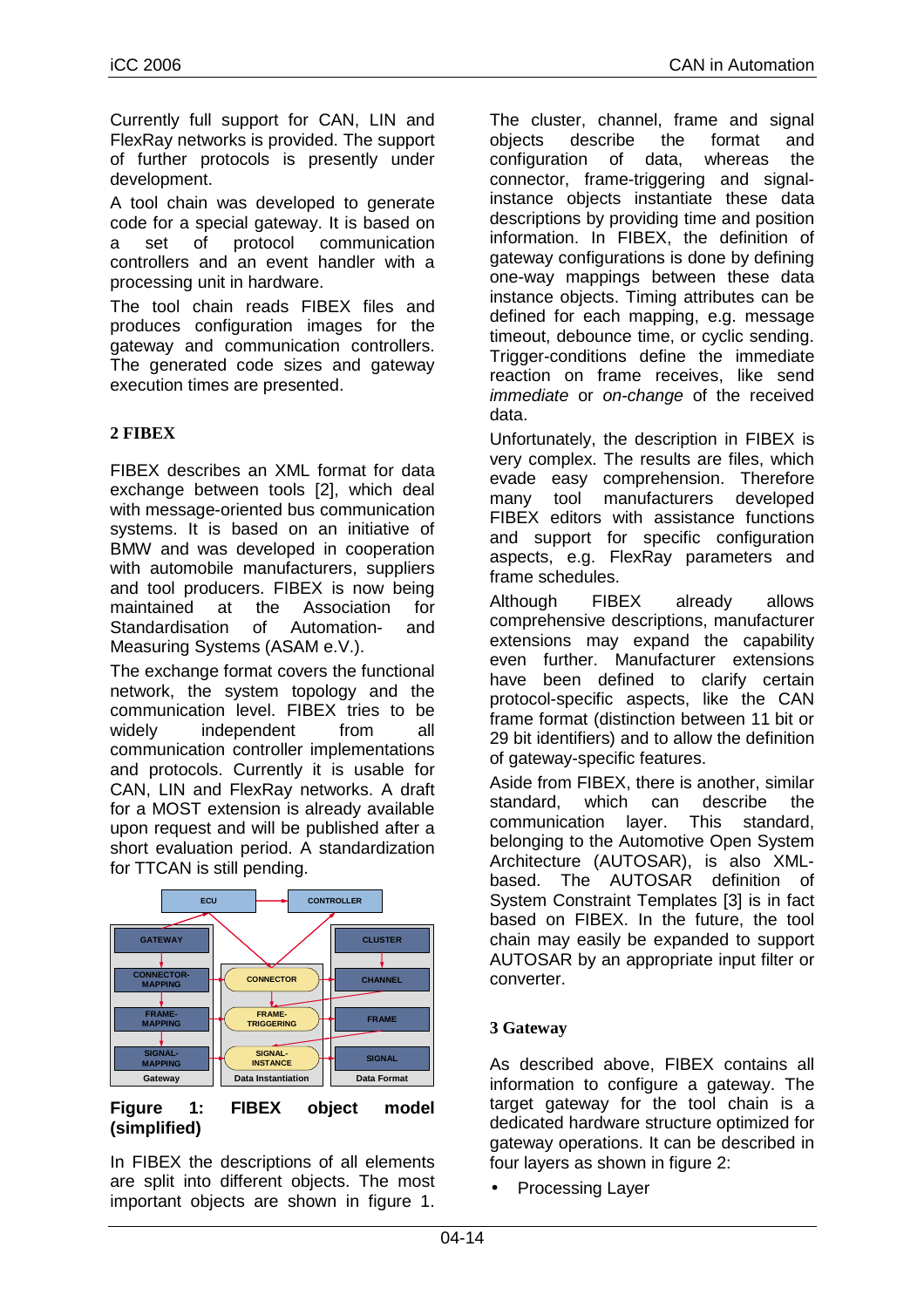- **Bus Layer**
- Wrapper Layer
- Communication Controller Layer



**Figure 2: Gateway Layer Architecture** 

The Gateway Unit in the processing layer contains two configuration RAMs as shown in figure 3. The Vector RAM (VRAM) and Instruction RAM (IRAM) contents are processed by a Finite State Machine (FSM).

The configuration is minimalist and very efficient. The CPU is only needed for the configuration of the GU and to handle exceptional transfers that are too complex to be processed in the Gateway Unit, e.g. advanced transport protocols or extensive arithmetic functions. It has been estimated that with an average gateway configuration less than 20% of the traffic must be handled in software running on the CPU.

The bus layer contains the usual CPU system and peripheral bus with all CPUaccessible peripherals used in the micro controller. An additional gateway bus is connected to the GU and to every wrapper for a set of equal communication controllers. Both buses are used simultaneously and without interfering with each other.

The wrapper layer checks for incoming messages and combines information for groups of 32 message buffers. A selection can be made by masking message buffers meaningless for the gateway. The wrapper is necessary to provide an abstraction of the different types of communication controllers and their signaling of receive events to the GU. Additional features could be implemented here, for example direct data paths between communication

controllers of the same type, already done in a CAN-CAN-gateway [1].

The communication controller layer contains slightly modified variants of already widespread CC IP modules.

All communication controllers can be accessed by the CPU and the gateway buses in parallel. Depending on the implementation of the CC different adoptions can be made to optimize the gateway capabilities.

A communication controller with multiple interface buffers for reading/writing message objects is essential to avoid access conflicts between CPU and Gateway Unit. If the CC does neither support multiple buffers or a modification is not possible, both CPU and GU have to arbitrate their buffer accesses using mutexes.

For even better performance it is valuable to have two different and logically independent interface ports for both CPU peripheral bus and gateway bus, called a dual bus interface. If not possible, arbitration has to be used on a per-access base.

Whereas Message RAM based communication controllers have message buffers to differ incoming messages, FIFO based communication controllers have to evaluate the incoming messages by instructions in the IRAM. Specialized commands have been implemented to do the filtering between messages intended for the Gateway Unit and the CPU in an efficient way.

## **4 FIBEX gateway configuration**

Whereas the tool chain is provided with FIBEX files as input, it outputs information for the hard- and software parts of the gateway as shown in figure 3.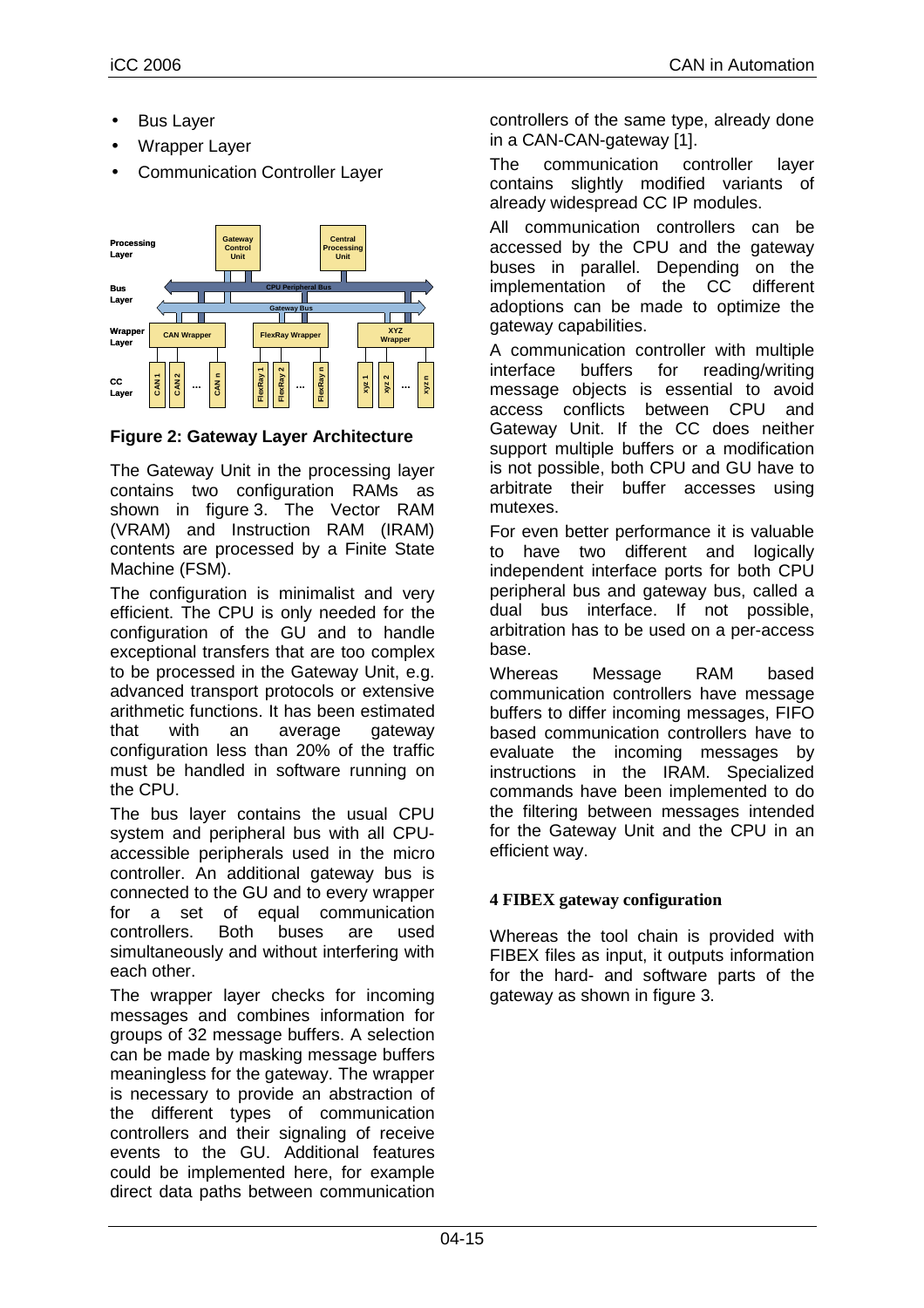

Figure 3: Gateway Tool Chain - Overview

The hardware information is provided by RAM configuration images for the Gateway Unit. Therefore the development was based on the specific RAM layout of the GU. Residual routing information is generated for the software part.

## **4.1 RAM description**

The VRAM configuration selects the communication controller buffers to be used by the Gateway Unit. It also contains additional processing information, like a vector to the event handling functions in the IRAM. The Gateway Unit checks for received messages in the communication controllers and for time events like timeouts, bouncing messages and transmit cycles. Three partitions constitute the VRAM:

The VRAM Communication Controller partition (VRAM-CC) contains a specific entry for each group of 32 message buffers. When a receive event or a time event occurred in a group, the FSM is triggered to process a table in the VRAM partition addressed by the MO-Vector.

The VRAM Message Object partition (VRAM-MO) has a variable length and contains in tabular form detailed information for each message buffer/object in the corresponding group of the VRAM-CC partition, like rx/tx configuration, timing conditions and the instruction vector to the event handling function in the IRAM. The partitioning between the VRAM-CC and the VRAM-MO reduces the memory usage, as only the message buffers used by the gateway need to have an entry for the message object. It also reduces the time needed to look up a message object.

The remaining VRAM can be used as data storage and is therefore called VRAM-Data.

The state machine processes the events by executing the procedures in the Instruction RAM. The instruction set of this processing unit contains specific functions to

- access the communication controllers
- transfer data
- handle transport protocols
- interact with the host CPU



**Figure 4: Gateway vector and instruction RAM**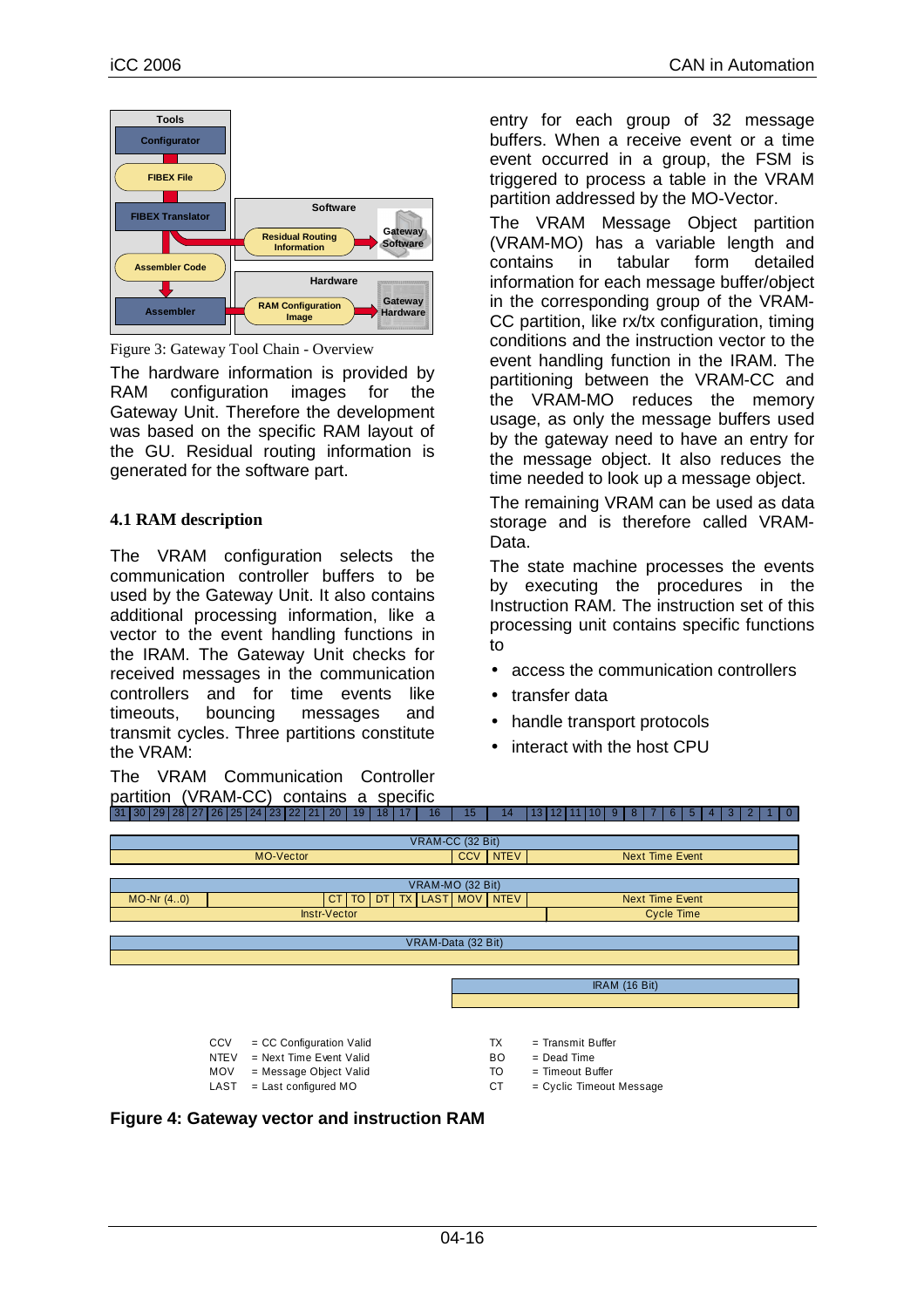## **4.2 Tool chain**

A tool chain has been developed to generate configuration images for the new gateway architecture. Being able to use FIBEX files as an input, it provides a standardized interface to most multinetwork configuration tools, e.g. the DeComSys Designer Pro [4].

Small enhancements to the FIBEX standard have been added. They allow the description of gateway-specific features, like routing signals depending on certain conditions. Other extensions are defined to enable the interaction with a software gateway on top of the hardware gateway, providing coordination between hardware and software by predefining buffer configurations and partitioning of the gateway tasks.

The processing stages are comparable to that of a typical compiler, apart from the different input data and optimization options as shown in figure 5. Figure 6 shows the Assembler stage in more detail.

The first processing step is to generate configuration register sets and Message RAM contents for all involved communication controllers. This can be done for any communication controller and runs independently from the rest of the gateway tool chain. The output of this module is presented as C-style header file.

The gateway object in FIBEX contains all connector, frame-triggering and signalinstance mappings. All required information is read, sorted and stored in an internal gateway table data structure. At this state the gateway table only contains symbolic references to the message buffers of the communication controllers. By searching the generated Message RAM contents, the symbolic references can be resolved and the correct locations added to the gateway table. Aside from using the gateway table as a debug point, it also provides an abstraction of different input formats in the future, e.g. AUTOSAR.



**Figure 5: Gateway processing and data flow** 

The gateway table also contains the timing- and trigger-conditions of every mapping. The frequency of the global FSM timer can be computed from this data.

The gateway table and timer configuration allows generating the Vector RAM contents. However, the address vectors to the actual event handling functions in the Instruction RAM are still symbolic and need to be resolved after the generation of the Instruction RAM contents.

The Instruction RAM contains the functions to handle the receive and time events processed by the FSM. If a message cannot be processed completely in hardware, a special function is generated that can be triggered by the CPU. This information is stored in the filtered FIBEX output by a manufacturer extension of the FIBEX controller object. A software layer has to use this information to interact with the Gateway Unit.

Depending on the timing- and triggerconditions a high-level assembler code is generated. It contains a lot of macro functions and is therefore almost independent of the target gateway.

By evaluating the macros in the assembler code, it becomes more specific toward the communication controllers and their base addresses in the gateway as shown in figure 6.

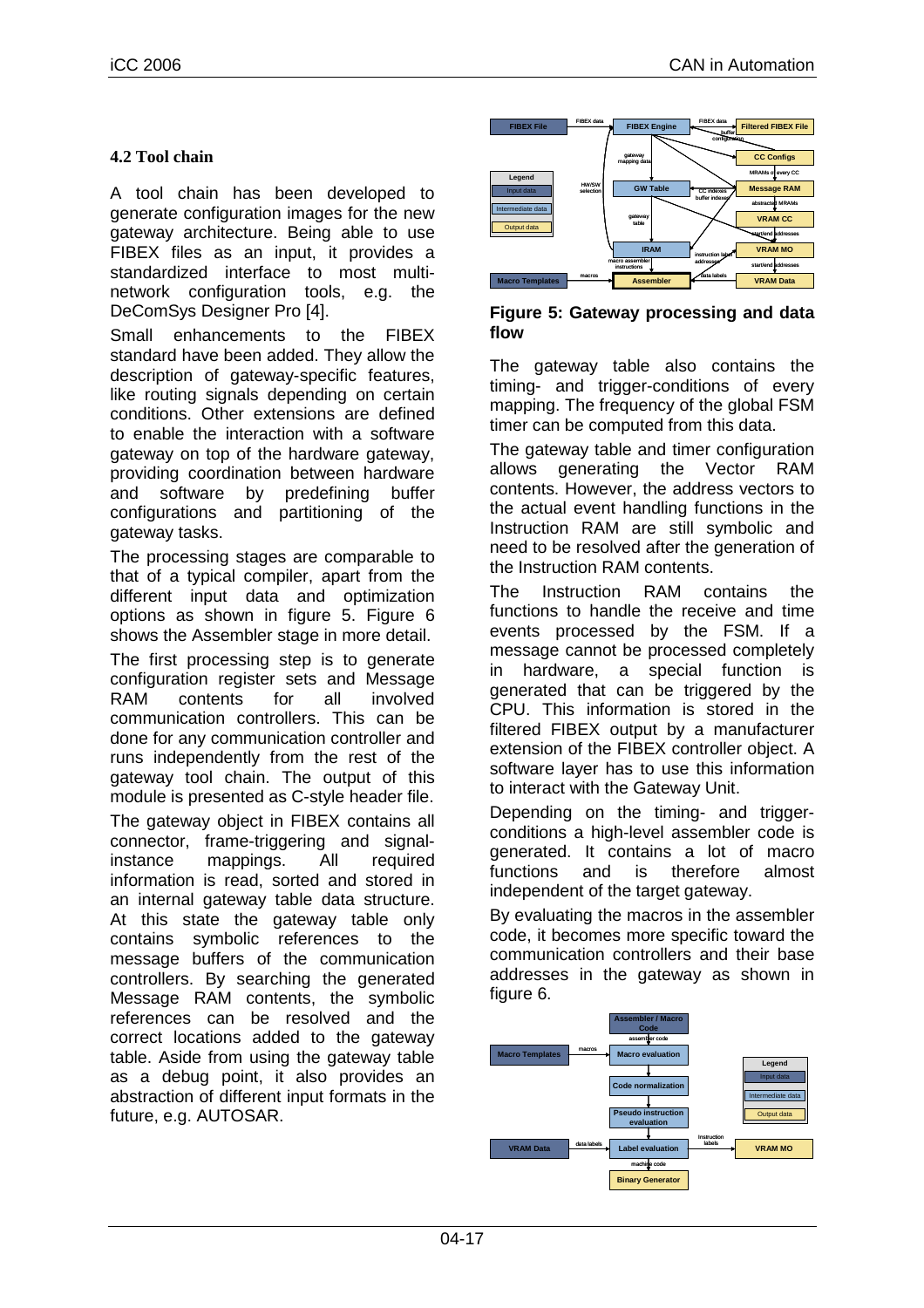## **Figure 6: Assembler processing flow**

During the normalization, the code is cleaned of any comments, all labels put to extra lines and a unified indentation is made.

Some pseudo instructions are symbols representing other instructions and need to be translated in the pseudo instruction evaluation stage.

The data and instruction labels are evaluated in the label evaluation stage. They reference entries in the VRAM-Data partition and some locations in the generated assembler code.

The actual address of every function in the IRAM is reported back to the VRAM-MO entries to resolve the symbolic references.

Different output filters can generate Cstyle header files or binary images containing the contents of the VRAM and IRAM.

The input and output data of every module in the tool chain can be loaded from and saved to external text files. This allows intermediate testing of every module and manual editing and viewing. There exist different test environments around the tool chain and single modules.



Figure 7: Runtime and Memory Optimization

By choosing different optimization settings of the instruction generator a more runtime- or memory-optimized codes can be generated. The results are shown in figure 7.

## **4.3 Frontends**

There are multiple frontends build on top of the tool chain modules.

One frontend is a graphical wizard for the generation of the gateway configuration, based on a selected FIBEX file. After the generation the data is presented in multiple views to the user and can be directly saved as static configuration images to the software gateway.

An assembler frontend can directly read assembler code from a text file and generate different output formats, like Cstyle header files or binary images. This allows assembling manually edited files. Another frontend provides a graphical FIBEX viewer with a unique browsing and limited editing capabilities.

### **5 Results**

The combination of tool chain, hardware and software gateway provides one of the first solutions, that is fully configurable by a FIBEX file.

The hardware gateway is able to process about 80% of all transfers of an average gateway configuration. Complex transport protocols and arithmetic operations are processed in cooperation with the software layer of the gateway.



**Figure 8: Instruction and code size** 

A configuration was implemented to demonstrate the available trigger- and timing-conditions. The Gateway Unit was synthesized at 50 MHz on an Altera StratixII EP2S60 FPGA. One FlexRay and